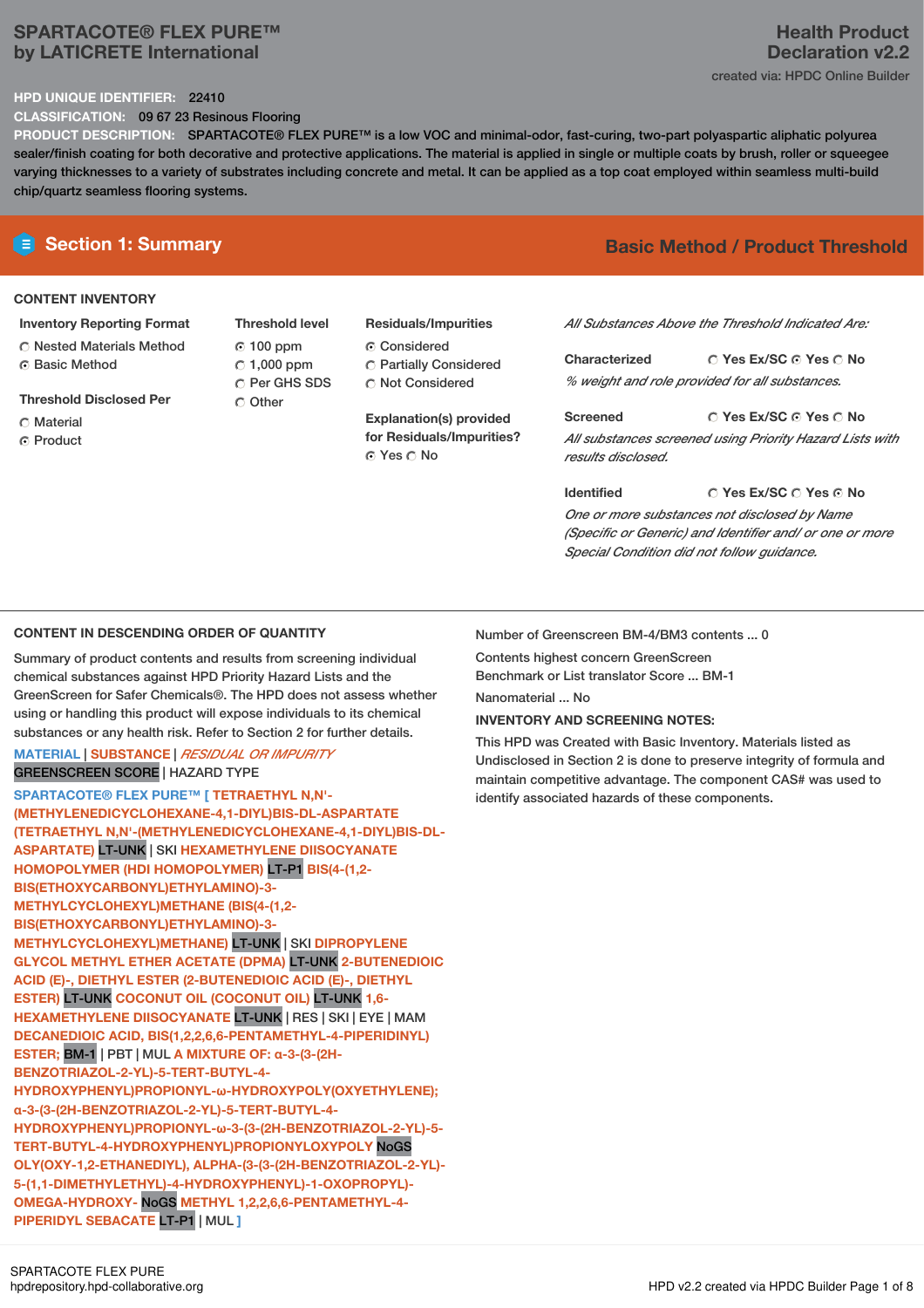**VOLATILE ORGANIC COMPOUND (VOC) CONTENT** Material (g/l): 61 Regulatory (g/l): 61 Does the product contain exempt VOCs: No Are ultra-low VOC tints available: N/A

**CERTIFICATIONS AND COMPLIANCE** *See Section 3 for additional listings.* VOC emissions: N/A VOC content: TDS 251 "Low VOC LATICRETE Products"

## **CONSISTENCY WITH OTHER PROGRAMS**

Pre-checked for LEED v4 Material Ingredients Option 1

| SCREENING DATE: 2020-10-12<br>Third Party Verified?<br><b>PREPARER: Self-Prepared</b><br>PUBLISHED DATE: 2020-10-12<br>VERIFIER:<br>$\circ$ Yes<br><b>EXPIRY DATE: 2023-10-12</b><br>VERIFICATION #:<br>$\odot$ No |
|--------------------------------------------------------------------------------------------------------------------------------------------------------------------------------------------------------------------|
|--------------------------------------------------------------------------------------------------------------------------------------------------------------------------------------------------------------------|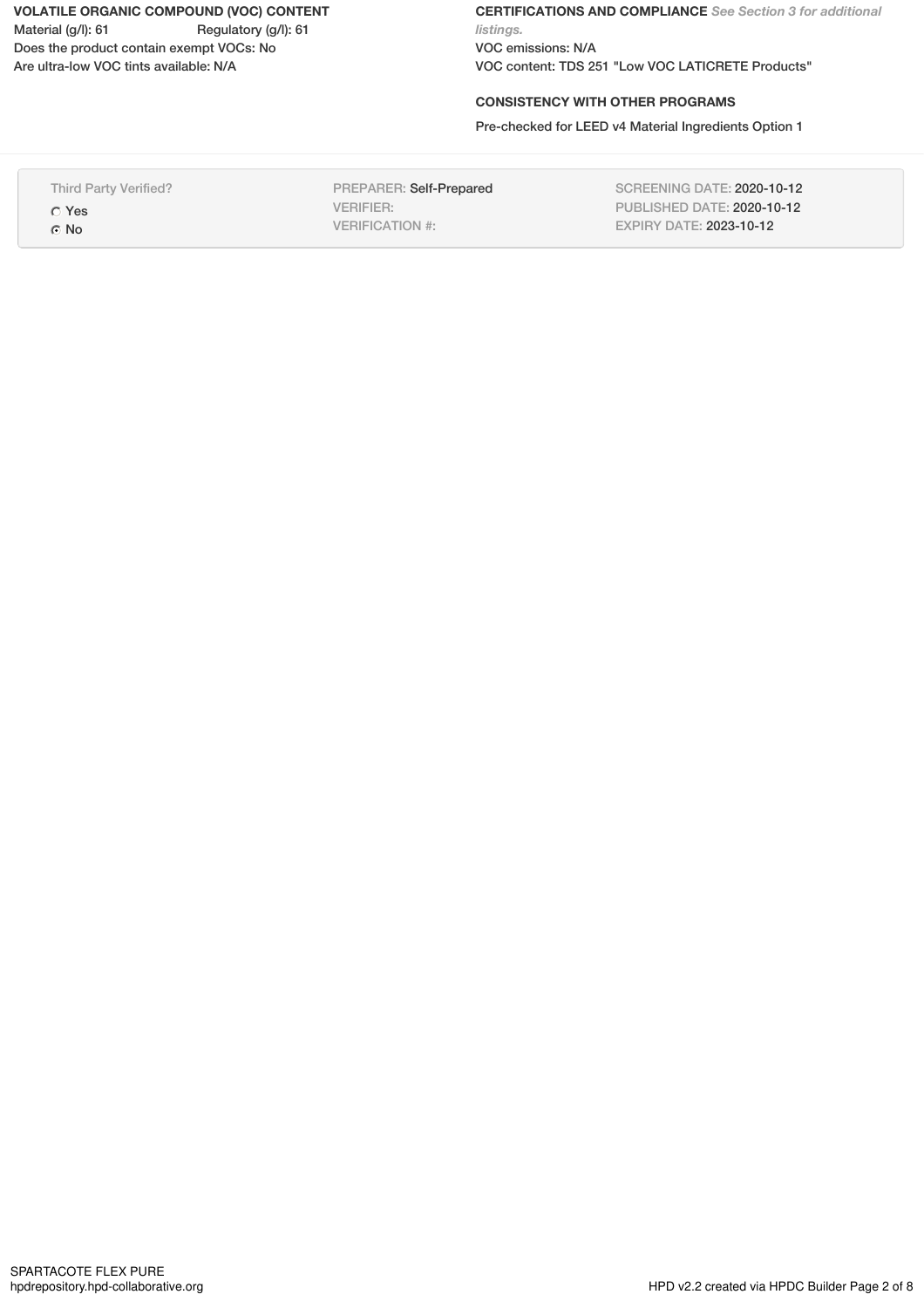This section lists contents in a product based on specific threshold(s) and reports detailed health information including hazards. This HPD uses the *inventory method indicated above, which is one of three possible methods:*

- *Basic Inventory method with Product-level threshold.*
- *Nested Material Inventory method with Product-level threshold*
- *Nested Material Inventory method with individual Material-level thresholds*

Definitions and requirements for the three inventory methods and requirements for each data field can be found in the HPD Open Standard version *2.2, available on the HPDC website at: [www.hpd-collaborative.org/hpd-2-2-standard](https://www.hpd-collaborative.org/hpd-2-2-standard)*

| None found<br>BIS(4-(1,2-BIS(ETHOXYCARBONYL)ETHYLAMINO)-3-<br>METHYLCYCLOHEXYL)METHANE (BIS(4-(1,2-<br>BIS(ETHOXYCARBONYL)ETHYLAMINO)-3-<br>METHYLCYCLOHEXYL) METHANE) | SUBSTANCE NOTES: The amount of this component may vary based on the plant of manufacture.<br>HAZARD SCREENING METHOD: Pharos Chemical and Materials Library |                                            | HAZARD SCREENING DATE: 2020-10-12        | No warnings found on HPD Priority Hazard Lists | ID: 136210-32-7 |
|------------------------------------------------------------------------------------------------------------------------------------------------------------------------|-------------------------------------------------------------------------------------------------------------------------------------------------------------|--------------------------------------------|------------------------------------------|------------------------------------------------|-----------------|
|                                                                                                                                                                        |                                                                                                                                                             |                                            |                                          |                                                |                 |
|                                                                                                                                                                        |                                                                                                                                                             |                                            |                                          |                                                |                 |
|                                                                                                                                                                        |                                                                                                                                                             |                                            |                                          |                                                |                 |
|                                                                                                                                                                        |                                                                                                                                                             |                                            |                                          |                                                |                 |
| <b>HAZARD TYPE</b>                                                                                                                                                     | <b>AGENCY AND LIST TITLES</b>                                                                                                                               |                                            | <b>WARNINGS</b>                          |                                                |                 |
| %: $35,0000 - 42,0000$                                                                                                                                                 | <b>GS: LT-P1</b>                                                                                                                                            | <b>RC: None</b>                            | NANO: No                                 | <b>SUBSTANCE ROLE: Activator</b>               |                 |
|                                                                                                                                                                        | HAZARD SCREENING METHOD: Pharos Chemical and Materials Library HAZARD SCREENING DATE: 2020-10-12                                                            |                                            |                                          |                                                |                 |
| <b>HEXAMETHYLENE DIISOCYANATE HOMOPOLYMER (HDI</b><br><b>HOMOPOLYMER)</b>                                                                                              |                                                                                                                                                             |                                            |                                          |                                                | ID: 28182-81-2  |
|                                                                                                                                                                        | SUBSTANCE NOTES: The amount of this component may vary based on the plant of manufacture.                                                                   |                                            |                                          |                                                |                 |
| <b>SKIN SENSITIZE</b>                                                                                                                                                  | EU - GHS (H-Statements)                                                                                                                                     | H317 - May cause an allergic skin reaction |                                          |                                                |                 |
| <b>HAZARD TYPE</b>                                                                                                                                                     | <b>AGENCY AND LIST TITLES</b>                                                                                                                               | <b>WARNINGS</b>                            |                                          |                                                |                 |
| %: $35,0000 - 40,0000$                                                                                                                                                 | GS: LT-UNK                                                                                                                                                  | RC: None                                   | NANO: No                                 | SUBSTANCE ROLE: Curing agent                   |                 |
|                                                                                                                                                                        | HAZARD SCREENING METHOD: Pharos Chemical and Materials Library HAZARD SCREENING DATE: 2020-10-12                                                            |                                            |                                          |                                                |                 |
| <b>DIYL)BIS-DL-ASPARTATE)</b>                                                                                                                                          | TETRAETHYL N,N'-(METHYLENEDICYCLOHEXANE-4,1-DIYL)BIS-DL-<br>ASPARTATE (TETRAETHYL N,N'-(METHYLENEDICYCLOHEXANE-4,1-                                         |                                            |                                          |                                                | ID: 136210-30-5 |
|                                                                                                                                                                        | OTHER PRODUCT NOTES: See SDS at https://laticrete.com for occupational exposure information.                                                                |                                            |                                          |                                                |                 |
| potentially greater than 100 ppm.                                                                                                                                      | RESIDUALS AND IMPURITIES NOTES: Residuals and impurities are measured by quantitative methods and are only displayed when they are                          |                                            |                                          |                                                |                 |
|                                                                                                                                                                        |                                                                                                                                                             |                                            | RESIDUALS AND IMPURITIES CONSIDERED: Yes |                                                |                 |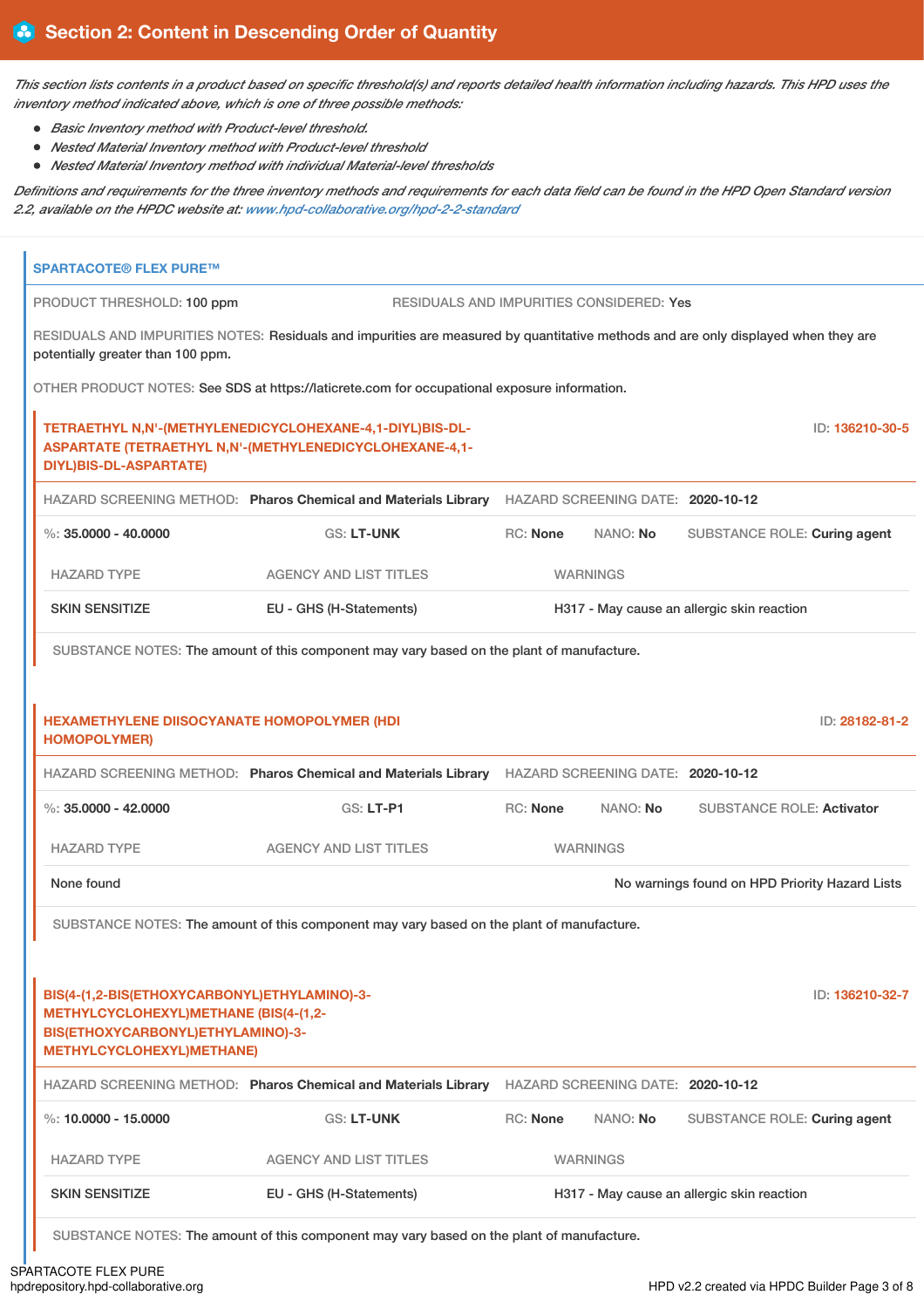| DIPROPYLENE GLYCOL METHYL ETHER ACETATE (DPMA)                   |                 |                                                                |                                                                                                                                                                                                                                                                                                                                                                                                     | ID: 88917-22-0                                                                                                                                                                                                                                                                                                                                                                                                                                                                                                                                                                                                                                                                                                                                                                                                                                                 |
|------------------------------------------------------------------|-----------------|----------------------------------------------------------------|-----------------------------------------------------------------------------------------------------------------------------------------------------------------------------------------------------------------------------------------------------------------------------------------------------------------------------------------------------------------------------------------------------|----------------------------------------------------------------------------------------------------------------------------------------------------------------------------------------------------------------------------------------------------------------------------------------------------------------------------------------------------------------------------------------------------------------------------------------------------------------------------------------------------------------------------------------------------------------------------------------------------------------------------------------------------------------------------------------------------------------------------------------------------------------------------------------------------------------------------------------------------------------|
|                                                                  |                 |                                                                |                                                                                                                                                                                                                                                                                                                                                                                                     |                                                                                                                                                                                                                                                                                                                                                                                                                                                                                                                                                                                                                                                                                                                                                                                                                                                                |
| <b>GS: LT-UNK</b>                                                | RC: None        |                                                                |                                                                                                                                                                                                                                                                                                                                                                                                     |                                                                                                                                                                                                                                                                                                                                                                                                                                                                                                                                                                                                                                                                                                                                                                                                                                                                |
| <b>AGENCY AND LIST TITLES</b>                                    |                 |                                                                |                                                                                                                                                                                                                                                                                                                                                                                                     |                                                                                                                                                                                                                                                                                                                                                                                                                                                                                                                                                                                                                                                                                                                                                                                                                                                                |
|                                                                  |                 |                                                                |                                                                                                                                                                                                                                                                                                                                                                                                     |                                                                                                                                                                                                                                                                                                                                                                                                                                                                                                                                                                                                                                                                                                                                                                                                                                                                |
|                                                                  |                 |                                                                |                                                                                                                                                                                                                                                                                                                                                                                                     |                                                                                                                                                                                                                                                                                                                                                                                                                                                                                                                                                                                                                                                                                                                                                                                                                                                                |
|                                                                  |                 |                                                                |                                                                                                                                                                                                                                                                                                                                                                                                     |                                                                                                                                                                                                                                                                                                                                                                                                                                                                                                                                                                                                                                                                                                                                                                                                                                                                |
| 2-BUTENEDIOIC ACID (E)-, DIETHYL ESTER (2-BUTENEDIOIC ACID (E)-, |                 |                                                                |                                                                                                                                                                                                                                                                                                                                                                                                     | ID: 623-91-6                                                                                                                                                                                                                                                                                                                                                                                                                                                                                                                                                                                                                                                                                                                                                                                                                                                   |
|                                                                  |                 |                                                                |                                                                                                                                                                                                                                                                                                                                                                                                     |                                                                                                                                                                                                                                                                                                                                                                                                                                                                                                                                                                                                                                                                                                                                                                                                                                                                |
| <b>GS: LT-UNK</b>                                                | <b>RC: None</b> |                                                                |                                                                                                                                                                                                                                                                                                                                                                                                     |                                                                                                                                                                                                                                                                                                                                                                                                                                                                                                                                                                                                                                                                                                                                                                                                                                                                |
| <b>AGENCY AND LIST TITLES</b>                                    |                 |                                                                |                                                                                                                                                                                                                                                                                                                                                                                                     |                                                                                                                                                                                                                                                                                                                                                                                                                                                                                                                                                                                                                                                                                                                                                                                                                                                                |
|                                                                  |                 |                                                                |                                                                                                                                                                                                                                                                                                                                                                                                     |                                                                                                                                                                                                                                                                                                                                                                                                                                                                                                                                                                                                                                                                                                                                                                                                                                                                |
|                                                                  |                 |                                                                |                                                                                                                                                                                                                                                                                                                                                                                                     |                                                                                                                                                                                                                                                                                                                                                                                                                                                                                                                                                                                                                                                                                                                                                                                                                                                                |
|                                                                  |                 |                                                                |                                                                                                                                                                                                                                                                                                                                                                                                     |                                                                                                                                                                                                                                                                                                                                                                                                                                                                                                                                                                                                                                                                                                                                                                                                                                                                |
|                                                                  |                 |                                                                |                                                                                                                                                                                                                                                                                                                                                                                                     | ID: 8001-31-8                                                                                                                                                                                                                                                                                                                                                                                                                                                                                                                                                                                                                                                                                                                                                                                                                                                  |
|                                                                  |                 |                                                                |                                                                                                                                                                                                                                                                                                                                                                                                     |                                                                                                                                                                                                                                                                                                                                                                                                                                                                                                                                                                                                                                                                                                                                                                                                                                                                |
| <b>GS: LT-UNK</b>                                                |                 |                                                                |                                                                                                                                                                                                                                                                                                                                                                                                     |                                                                                                                                                                                                                                                                                                                                                                                                                                                                                                                                                                                                                                                                                                                                                                                                                                                                |
| <b>AGENCY AND LIST TITLES</b>                                    |                 |                                                                |                                                                                                                                                                                                                                                                                                                                                                                                     |                                                                                                                                                                                                                                                                                                                                                                                                                                                                                                                                                                                                                                                                                                                                                                                                                                                                |
|                                                                  |                 |                                                                |                                                                                                                                                                                                                                                                                                                                                                                                     |                                                                                                                                                                                                                                                                                                                                                                                                                                                                                                                                                                                                                                                                                                                                                                                                                                                                |
|                                                                  |                 |                                                                |                                                                                                                                                                                                                                                                                                                                                                                                     |                                                                                                                                                                                                                                                                                                                                                                                                                                                                                                                                                                                                                                                                                                                                                                                                                                                                |
|                                                                  |                 |                                                                |                                                                                                                                                                                                                                                                                                                                                                                                     |                                                                                                                                                                                                                                                                                                                                                                                                                                                                                                                                                                                                                                                                                                                                                                                                                                                                |
| <b>1,6-HEXAMETHYLENE DIISOCYANATE</b>                            |                 |                                                                |                                                                                                                                                                                                                                                                                                                                                                                                     | ID: 822-06-0                                                                                                                                                                                                                                                                                                                                                                                                                                                                                                                                                                                                                                                                                                                                                                                                                                                   |
|                                                                  |                 |                                                                |                                                                                                                                                                                                                                                                                                                                                                                                     |                                                                                                                                                                                                                                                                                                                                                                                                                                                                                                                                                                                                                                                                                                                                                                                                                                                                |
| <b>GS: LT-UNK</b>                                                | <b>RC: None</b> |                                                                |                                                                                                                                                                                                                                                                                                                                                                                                     |                                                                                                                                                                                                                                                                                                                                                                                                                                                                                                                                                                                                                                                                                                                                                                                                                                                                |
| <b>AGENCY AND LIST TITLES</b>                                    |                 |                                                                |                                                                                                                                                                                                                                                                                                                                                                                                     |                                                                                                                                                                                                                                                                                                                                                                                                                                                                                                                                                                                                                                                                                                                                                                                                                                                                |
| <b>AOEC - Asthmagens</b>                                         |                 |                                                                |                                                                                                                                                                                                                                                                                                                                                                                                     |                                                                                                                                                                                                                                                                                                                                                                                                                                                                                                                                                                                                                                                                                                                                                                                                                                                                |
| EU - GHS (H-Statements)                                          |                 |                                                                |                                                                                                                                                                                                                                                                                                                                                                                                     |                                                                                                                                                                                                                                                                                                                                                                                                                                                                                                                                                                                                                                                                                                                                                                                                                                                                |
| EU - GHS (H-Statements)                                          |                 |                                                                |                                                                                                                                                                                                                                                                                                                                                                                                     |                                                                                                                                                                                                                                                                                                                                                                                                                                                                                                                                                                                                                                                                                                                                                                                                                                                                |
| EU - GHS (H-Statements)                                          |                 |                                                                |                                                                                                                                                                                                                                                                                                                                                                                                     |                                                                                                                                                                                                                                                                                                                                                                                                                                                                                                                                                                                                                                                                                                                                                                                                                                                                |
| EU - GHS (H-Statements)                                          |                 |                                                                |                                                                                                                                                                                                                                                                                                                                                                                                     |                                                                                                                                                                                                                                                                                                                                                                                                                                                                                                                                                                                                                                                                                                                                                                                                                                                                |
|                                                                  |                 |                                                                | H334 - May cause allergy or asthma symptoms or                                                                                                                                                                                                                                                                                                                                                      |                                                                                                                                                                                                                                                                                                                                                                                                                                                                                                                                                                                                                                                                                                                                                                                                                                                                |
| EU - GHS (H-Statements)                                          |                 | breathing difficulties if inhaled                              |                                                                                                                                                                                                                                                                                                                                                                                                     |                                                                                                                                                                                                                                                                                                                                                                                                                                                                                                                                                                                                                                                                                                                                                                                                                                                                |
|                                                                  |                 | HAZARD SCREENING METHOD: Pharos Chemical and Materials Library | NANO: No<br><b>WARNINGS</b><br>SUBSTANCE NOTES: The amount of this component may vary based on the plant of manufacture.<br>NANO: No<br><b>WARNINGS</b><br>SUBSTANCE NOTES: The amount of this component may vary based on the plant of manufacture.<br><b>WARNINGS</b><br>SUBSTANCE NOTES: The amount of this component may vary based on the plant of manufacture.<br>NANO: No<br><b>WARNINGS</b> | HAZARD SCREENING METHOD: Pharos Chemical and Materials Library HAZARD SCREENING DATE: 2020-10-12<br><b>SUBSTANCE ROLE: Solvent</b><br>No warnings found on HPD Priority Hazard Lists<br>HAZARD SCREENING METHOD: Pharos Chemical and Materials Library HAZARD SCREENING DATE: 2020-10-12<br><b>SUBSTANCE ROLE: Defoamer</b><br>No warnings found on HPD Priority Hazard Lists<br>HAZARD SCREENING METHOD: Pharos Chemical and Materials Library HAZARD SCREENING DATE: 2020-10-12<br>RC: None NANO: No SUBSTANCE ROLE: Processing regulator<br>No warnings found on HPD Priority Hazard Lists<br>HAZARD SCREENING DATE: 2020-10-12<br><b>SUBSTANCE ROLE: Activator</b><br>Asthmagen (G) - generally accepted<br>H315 - Causes skin irritation<br>H317 - May cause an allergic skin reaction<br>H319 - Causes serious eye irritation<br>H331 - Toxic if inhaled |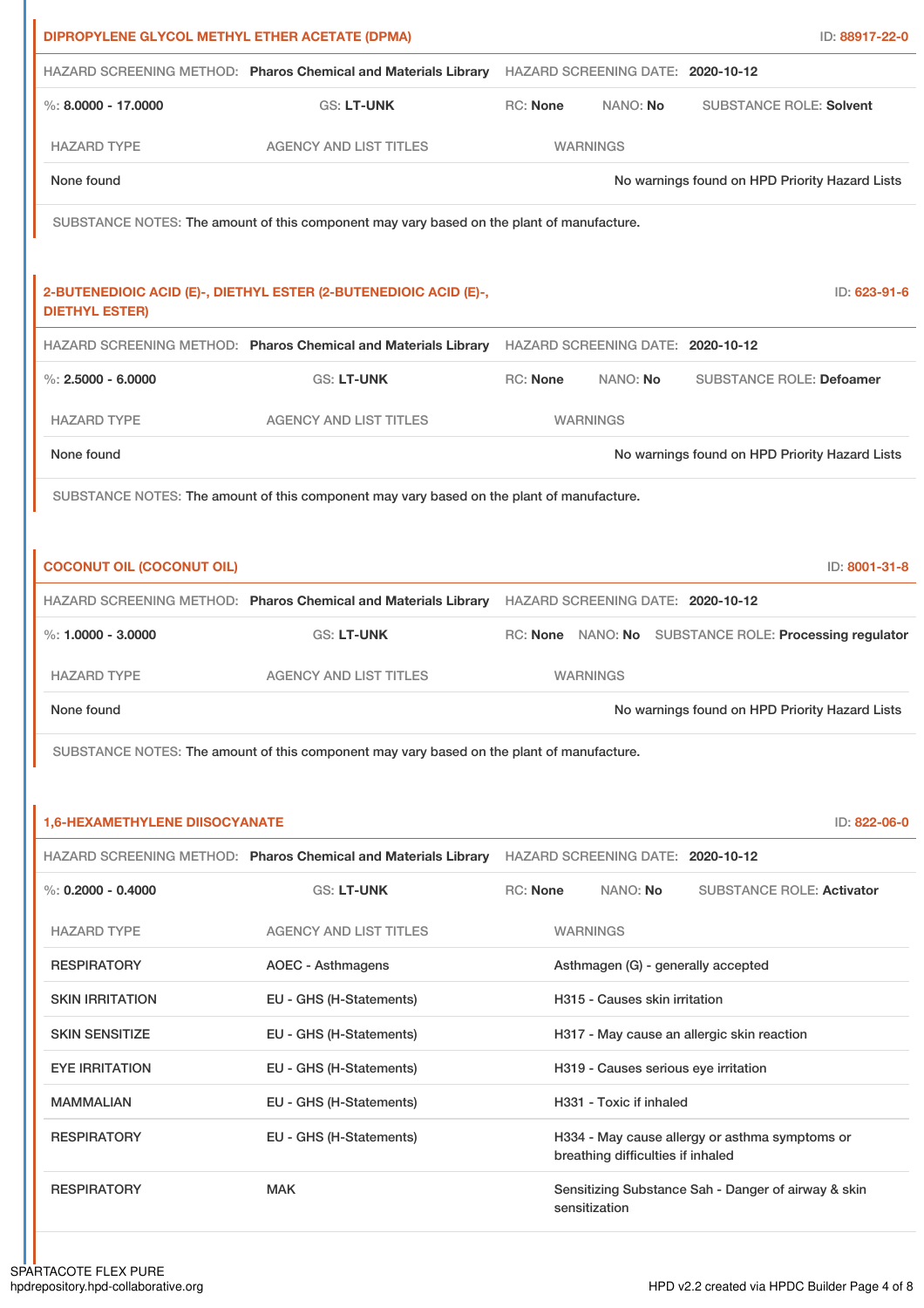|                                                                                            | SUBSTANCE NOTES: The amount of this component may vary based on the plant of manufacture.                                                                                         |                                                                                                             |                           |
|--------------------------------------------------------------------------------------------|-----------------------------------------------------------------------------------------------------------------------------------------------------------------------------------|-------------------------------------------------------------------------------------------------------------|---------------------------|
|                                                                                            |                                                                                                                                                                                   |                                                                                                             |                           |
| <b>ESTER;</b>                                                                              | DECANEDIOIC ACID, BIS(1,2,2,6,6-PENTAMETHYL-4-PIPERIDINYL)                                                                                                                        |                                                                                                             | ID: 41556-26-7            |
|                                                                                            |                                                                                                                                                                                   | HAZARD SCREENING METHOD: Pharos Chemical and Materials Library HAZARD SCREENING DATE: 2020-10-12            |                           |
| %: $0.1000 - 0.5000$                                                                       | <b>GS: BM-1</b>                                                                                                                                                                   | RC: None NANO: No SUBSTANCE ROLE: Heat or UV stabilizer                                                     |                           |
| <b>HAZARD TYPE</b>                                                                         | <b>AGENCY AND LIST TITLES</b>                                                                                                                                                     | <b>WARNINGS</b>                                                                                             |                           |
| <b>PBT</b>                                                                                 | EC - CEPA DSL                                                                                                                                                                     | Persistent, Bioaccumulative and inherently Toxic (PBiTE)<br>to the Environment (based on aquatic organisms) |                           |
| <b>MULTIPLE</b>                                                                            | German FEA - Substances Hazardous to<br>Waters                                                                                                                                    | Class 2 - Hazard to Waters                                                                                  |                           |
|                                                                                            | SUBSTANCE NOTES: The amount of this component may vary based on the plant of manufacture.                                                                                         |                                                                                                             |                           |
|                                                                                            |                                                                                                                                                                                   |                                                                                                             |                           |
| 3-(3-(2H-BENZOTRIAZOL-2-YL)-5-TERT-BUTYL-4-<br>TERT-BUTYL-4-HYDROXYPHENYL)PROPIONYLOXYPOLY | A MIXTURE OF: a-3-(3-(2H-BENZOTRIAZOL-2-YL)-5-TERT-BUTYL-4-<br>HYDROXYPHENYL)PROPIONYL-ω-HYDROXYPOLY(OXYETHYLENE); α-<br>HYDROXYPHENYL)PROPIONYL-ω-3-(3-(2H-BENZOTRIAZOL-2-YL)-5- |                                                                                                             | <b>ID: Not Registered</b> |
|                                                                                            |                                                                                                                                                                                   | HAZARD SCREENING METHOD: Pharos Chemical and Materials Library HAZARD SCREENING DATE: 2020-10-12            |                           |
| %: $0.1000 - 0.5000$                                                                       | <b>GS: NoGS</b>                                                                                                                                                                   | RC: None NANO: No SUBSTANCE ROLE: Heat or UV stabilizer                                                     |                           |
| <b>HAZARD TYPE</b>                                                                         | <b>AGENCY AND LIST TITLES</b>                                                                                                                                                     | <b>WARNINGS</b>                                                                                             |                           |
| None found                                                                                 |                                                                                                                                                                                   | No warnings found on HPD Priority Hazard Lists                                                              |                           |
|                                                                                            | SUBSTANCE NOTES: The amount of this component may vary based on the plant of manufacture.                                                                                         |                                                                                                             |                           |
|                                                                                            |                                                                                                                                                                                   |                                                                                                             |                           |
| <b>HYDROXY-</b>                                                                            | OLY(OXY-1,2-ETHANEDIYL), ALPHA-(3-(3-(2H-BENZOTRIAZOL-2-YL)-5-<br>(1,1-DIMETHYLETHYL)-4-HYDROXYPHENYL)-1-OXOPROPYL)-OMEGA-                                                        |                                                                                                             | ID: Not Registered        |
|                                                                                            |                                                                                                                                                                                   | HAZARD SCREENING METHOD: Pharos Chemical and Materials Library HAZARD SCREENING DATE: 2020-10-12            |                           |
| %: $0.1000 - 0.5000$                                                                       | <b>GS: NoGS</b>                                                                                                                                                                   | RC: None NANO: No SUBSTANCE ROLE: Heat or UV stabilizer                                                     |                           |
| <b>HAZARD TYPE</b>                                                                         | <b>AGENCY AND LIST TITLES</b>                                                                                                                                                     | <b>WARNINGS</b>                                                                                             |                           |
| None found                                                                                 |                                                                                                                                                                                   | No warnings found on HPD Priority Hazard Lists                                                              |                           |
|                                                                                            | SUBSTANCE NOTES: The amount of this component may vary based on the plant of manufacture.                                                                                         |                                                                                                             |                           |
|                                                                                            |                                                                                                                                                                                   |                                                                                                             |                           |
| METHYL 1,2,2,6,6-PENTAMETHYL-4-PIPERIDYL SEBACATE                                          |                                                                                                                                                                                   |                                                                                                             | ID: 82919-37-7            |
|                                                                                            |                                                                                                                                                                                   | HAZARD SCREENING METHOD: Pharos Chemical and Materials Library HAZARD SCREENING DATE: 2020-10-12            |                           |
| $\%$ : 0.0500 - 0.1000                                                                     | GS: LT-P1                                                                                                                                                                         | RC: None NANO: No SUBSTANCE ROLE: Heat or UV stabilizer                                                     |                           |
| <b>HAZARD TYPE</b>                                                                         | <b>AGENCY AND LIST TITLES</b>                                                                                                                                                     | <b>WARNINGS</b>                                                                                             |                           |
| <b>MULTIPLE</b>                                                                            | German FEA - Substances Hazardous to<br>Waters                                                                                                                                    | Class 2 - Hazard to Waters                                                                                  |                           |

ı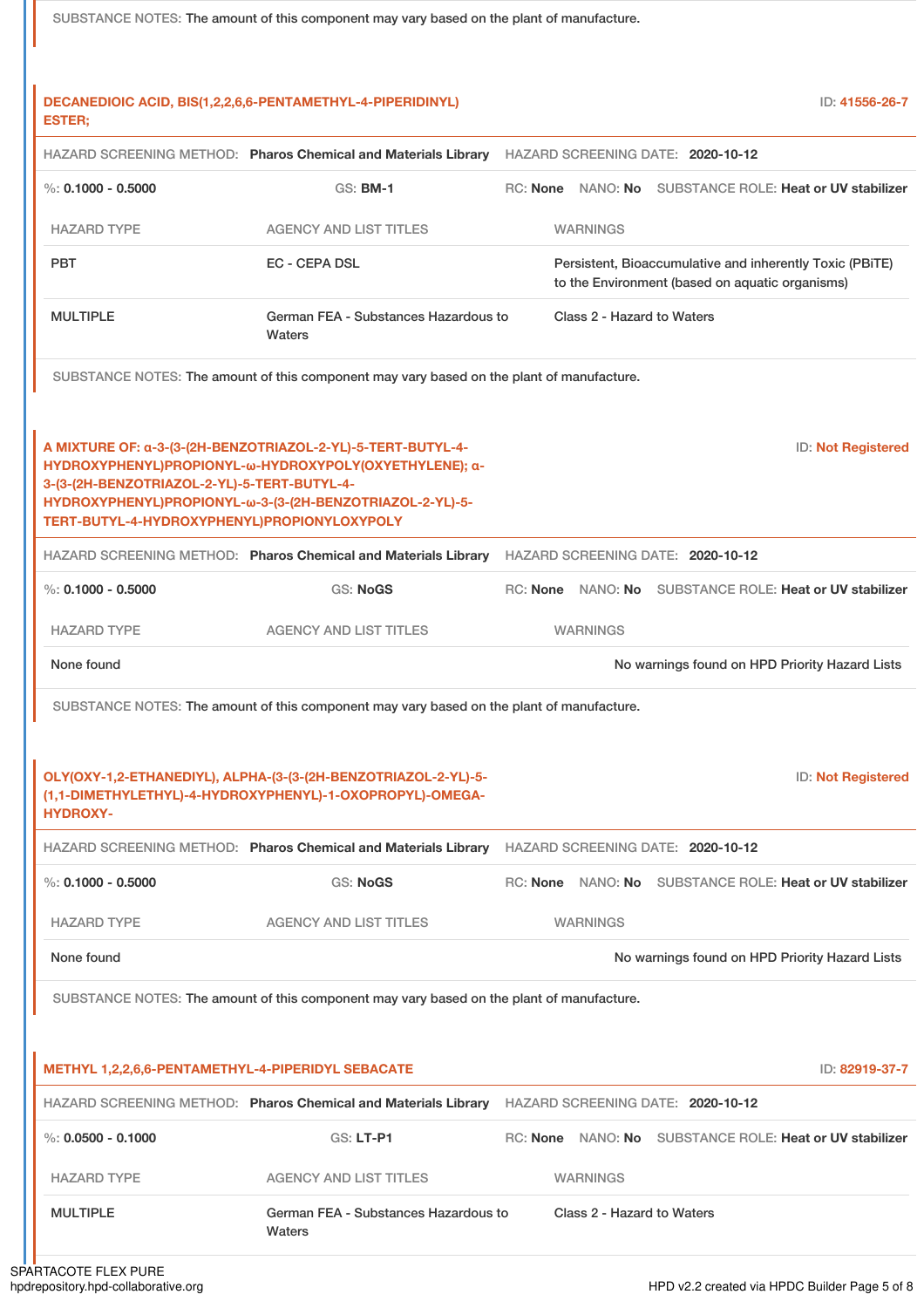SUBSTANCE NOTES: The amount of this component may vary based on the plant of manufacture.

Ш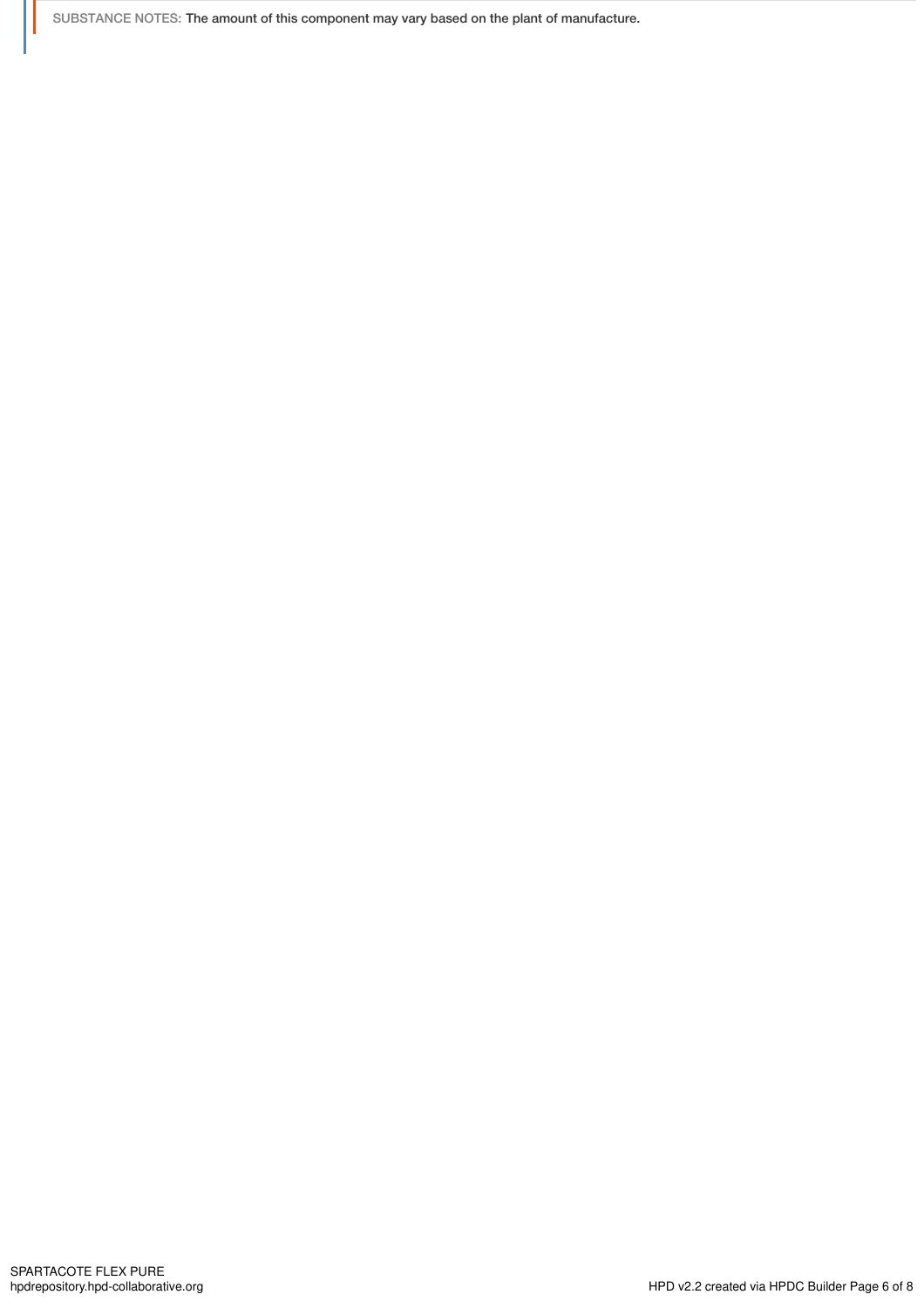This section lists applicable certification and standards compliance information for VOC emissions and VOC content. Other types of health or *environmental performance testing or certifications completed for the product may be provided.*

| <b>VOC EMISSIONS</b>                                                                                            | N/A                                         |                     |                                    |  |  |  |
|-----------------------------------------------------------------------------------------------------------------|---------------------------------------------|---------------------|------------------------------------|--|--|--|
| CERTIFYING PARTY: Self-declared<br>APPLICABLE FACILITIES: Applies to All Facilities.<br><b>CERTIFICATE URL:</b> | ISSUE DATE: 2020-10- EXPIRY DATE:<br>12     |                     | <b>CERTIFIER OR LAB: LATICRETE</b> |  |  |  |
| CERTIFICATION AND COMPLIANCE NOTES: SPARTACOTE® FLEX PURE™ has not been tested for VOC Emissions.               |                                             |                     |                                    |  |  |  |
| <b>VOC CONTENT</b>                                                                                              | <b>TDS 251 "Low VOC LATICRETE Products"</b> |                     |                                    |  |  |  |
| CERTIFYING PARTY: Self-declared<br>APPLICABLE FACILITIES: Applies to All Facilities.<br><b>CERTIFICATE URL:</b> | ISSUE DATE: 2020-08-<br>12                  | <b>EXPIRY DATE:</b> | <b>CERTIFIER OR LAB: LATICRETE</b> |  |  |  |

CERTIFICATION AND COMPLIANCE NOTES: Meets LEED v4.1 Credit "Low Emitting Materials" for VOC Content Requirements per SCAQMD Rule 1113 (Industrial Maintenance (IM) Coatings)..

# **Section 4: Accessories**

This section lists related products or materials that the manufacturer requires or recommends for installation (such as adhesives or fasteners), maintenance, cleaning, or operations. For information relating to the contents of these related products, refer to their applicable Health Product *Declarations, if available.*

No accessories are required for this product.

# **Section 5: General Notes**

SPARTACOTE® FLEX PURE™ meets the Living Building Challenge v4.0 requirement that the product does not contain any of the Red Listed Materials or Chemicals. Specifically, SPARTACOTE FLEX PURE does not contain the following: Antimicrobials (marketed with a health claim) •Alkylphenols and related compounds •Asbestos •Bisphenol A (BPA) and structural analogues •California Banned Solvents •Chlorinated Polymers, including Chlorinated polyethylene (CPE), Chlorinated Polyvinyl Chloride (CPVC), Chloroprene (neoprene monomer), Chlorosulfonated polyethylene (CSPE), Polyvinylidiene chloride (PVDC), and Polyvinyl Chloride (PVC) •Chlorobenzenes •Chlorofluorocarbons (CFCs) & Hydrochlorofluorocarbons (HCFCs) •Formaldehyde (added) • Monomeric, polymeric and organo-phosphate halogenated flame retardants (HFRs) •Organotin Compounds •Perfluorinated Compounds (PFCs) •Phthalates (orthophthalates) •Polychlorinated Biphenyls (PCBs) •Polycyclic Aromatic Hydrocarbons (PAH) •Short-Chain and Medium-Chain Chlorinated Paraffins •Toxic Heavy Metals - Arsenic, Cadmium, Chromium, Lead (added), and Mercury •Wood treatments containing Creosote, Arsenic or Pentachlorophenol. See Section 1 for Volatile Organic Compounds (VOC) (wet applied products) information.